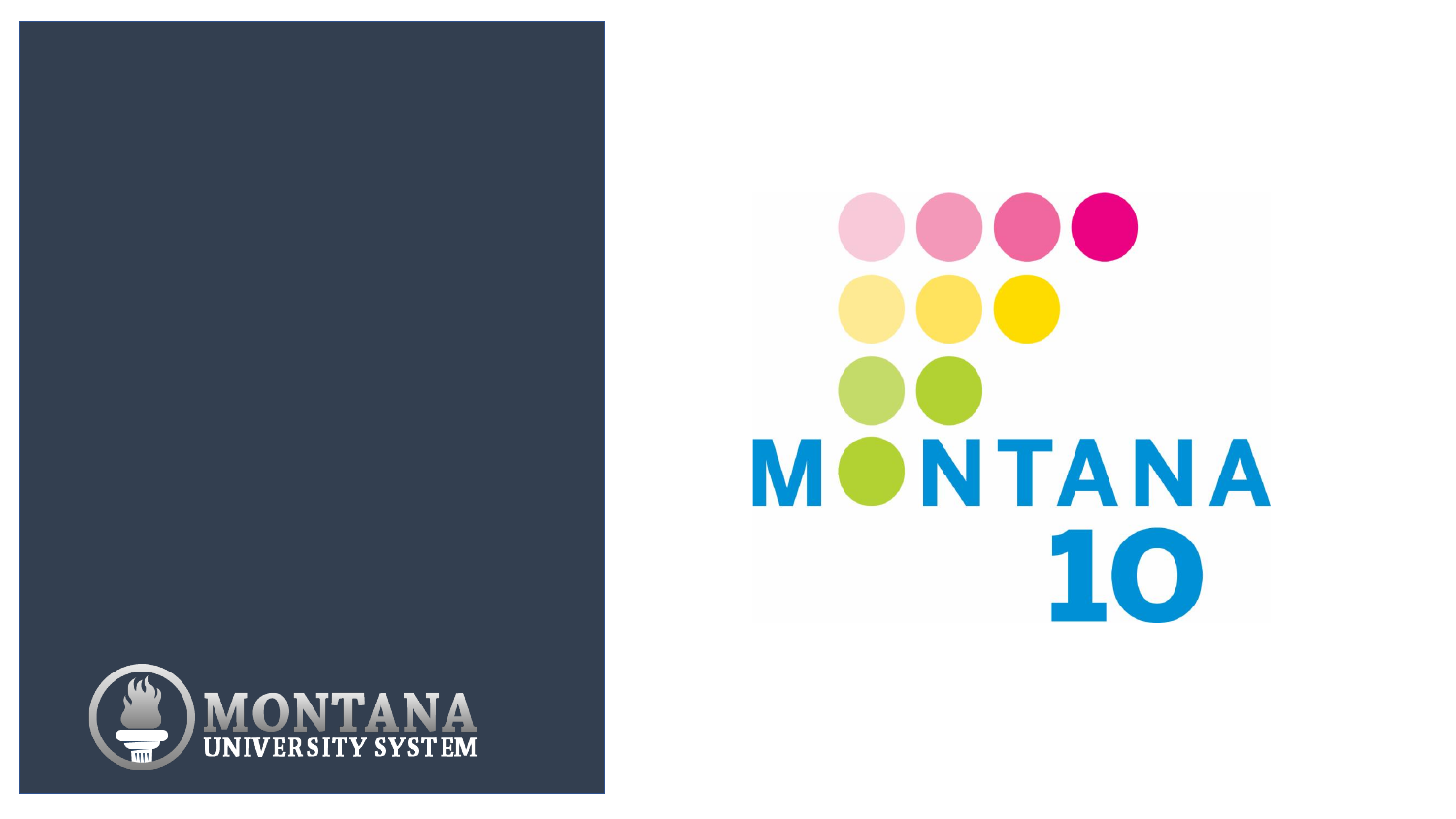

Source: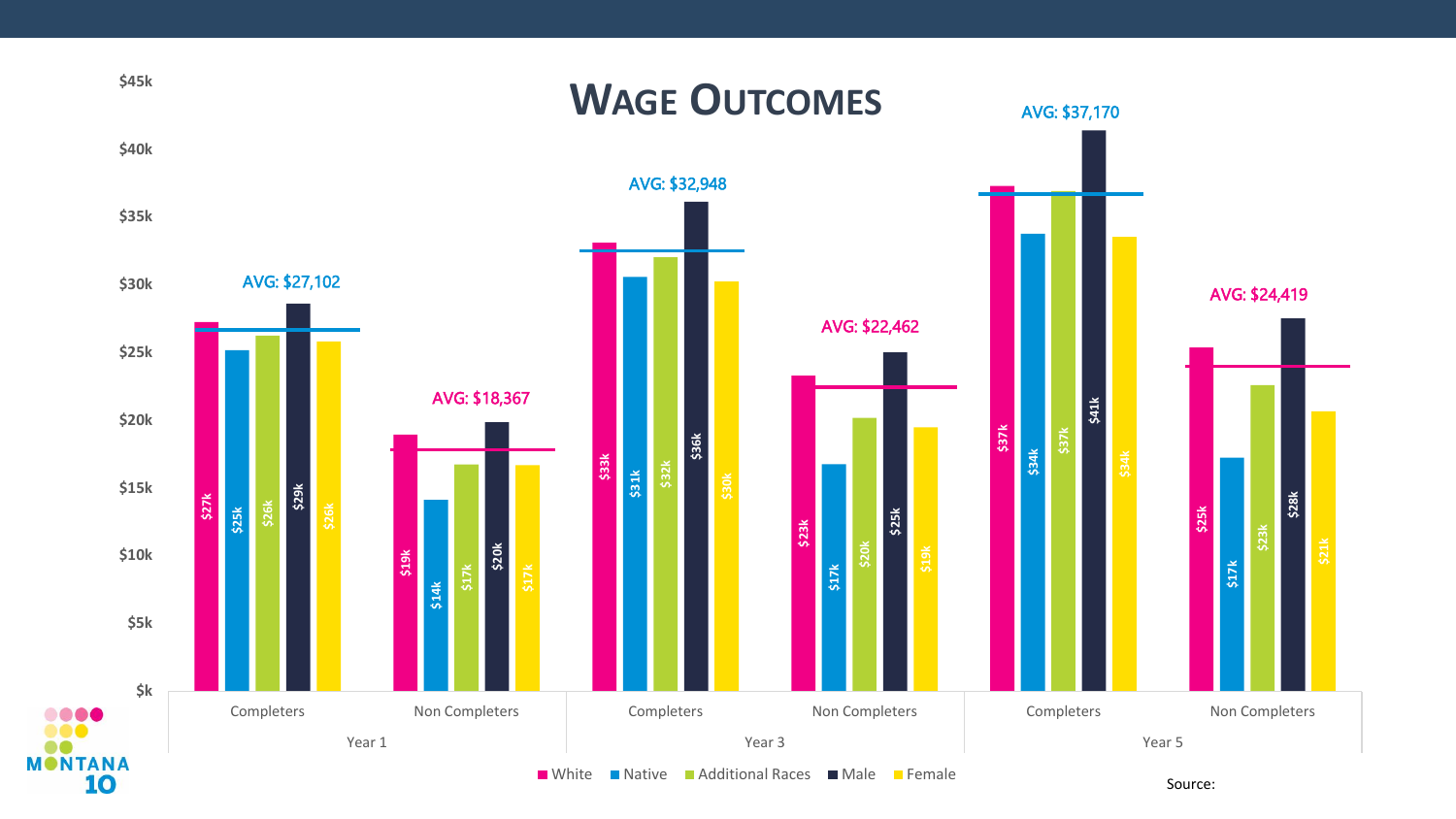#### **PELL STUDENTS**



Source: MUS Student Data Warehouse

.... 886 Q

**MONTANA** 

10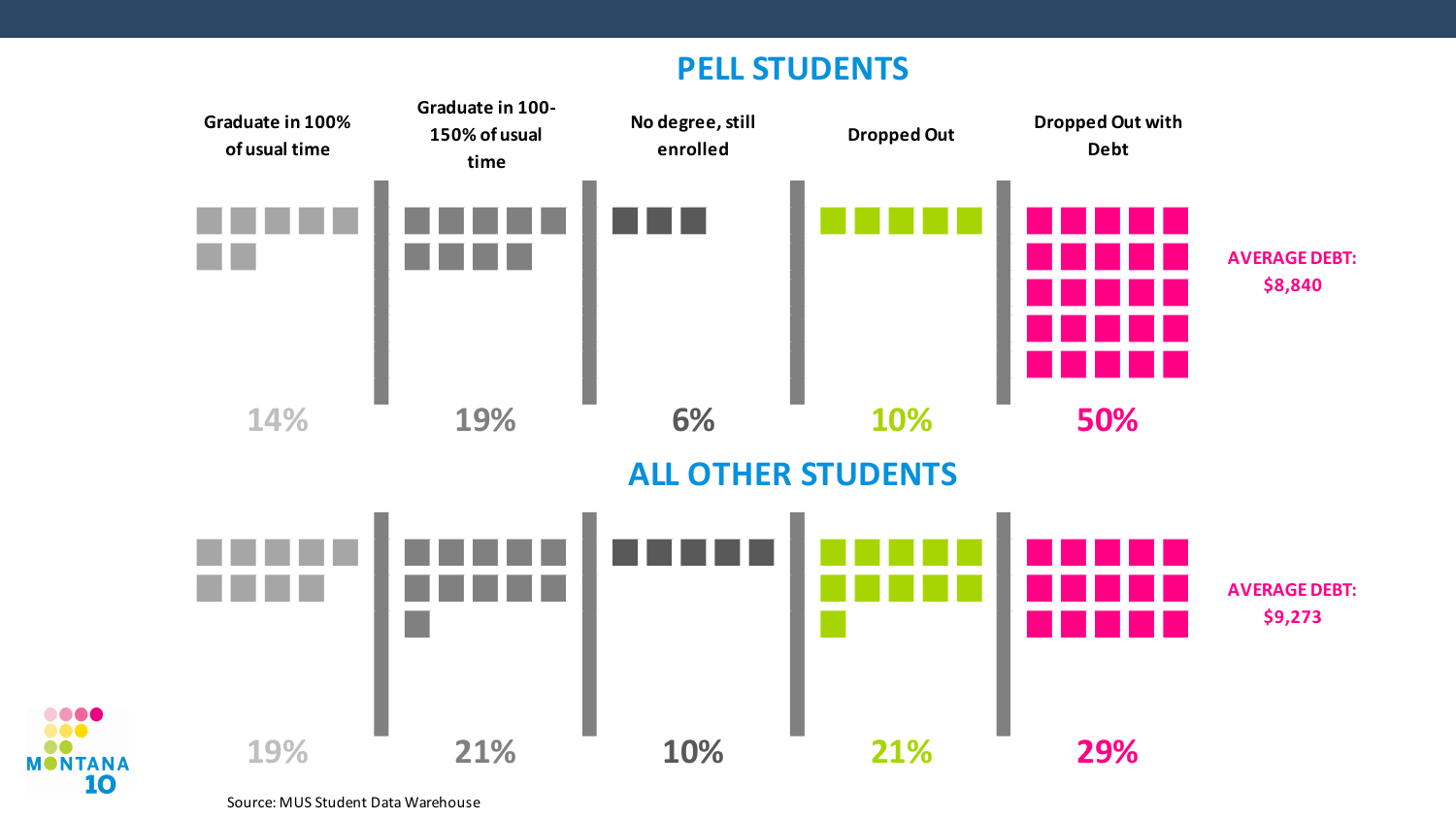#### **MONTANA 10 FRAMEWORK**

#### **Financial Supports**

Scholarships **Textbook Stipends** Monthly Incentives

#### Academic **Momentum**

Full time Schedule Corequisite Math & Writing Tutoring

#### **Purpose & Belonging**

**High Touch Advising Career Development** Orientation Freshman Seminar

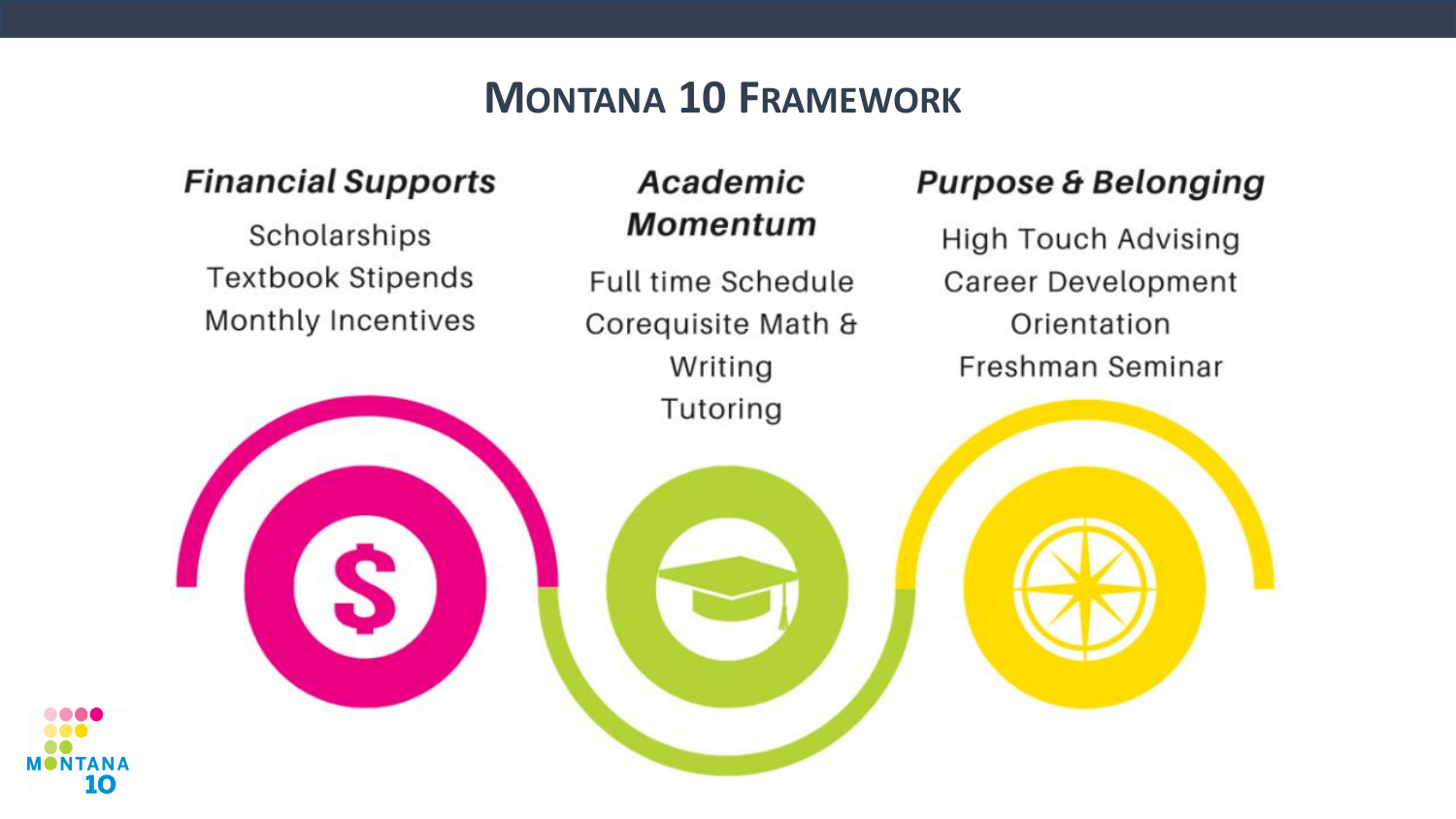

Source: MUS Data Warehouse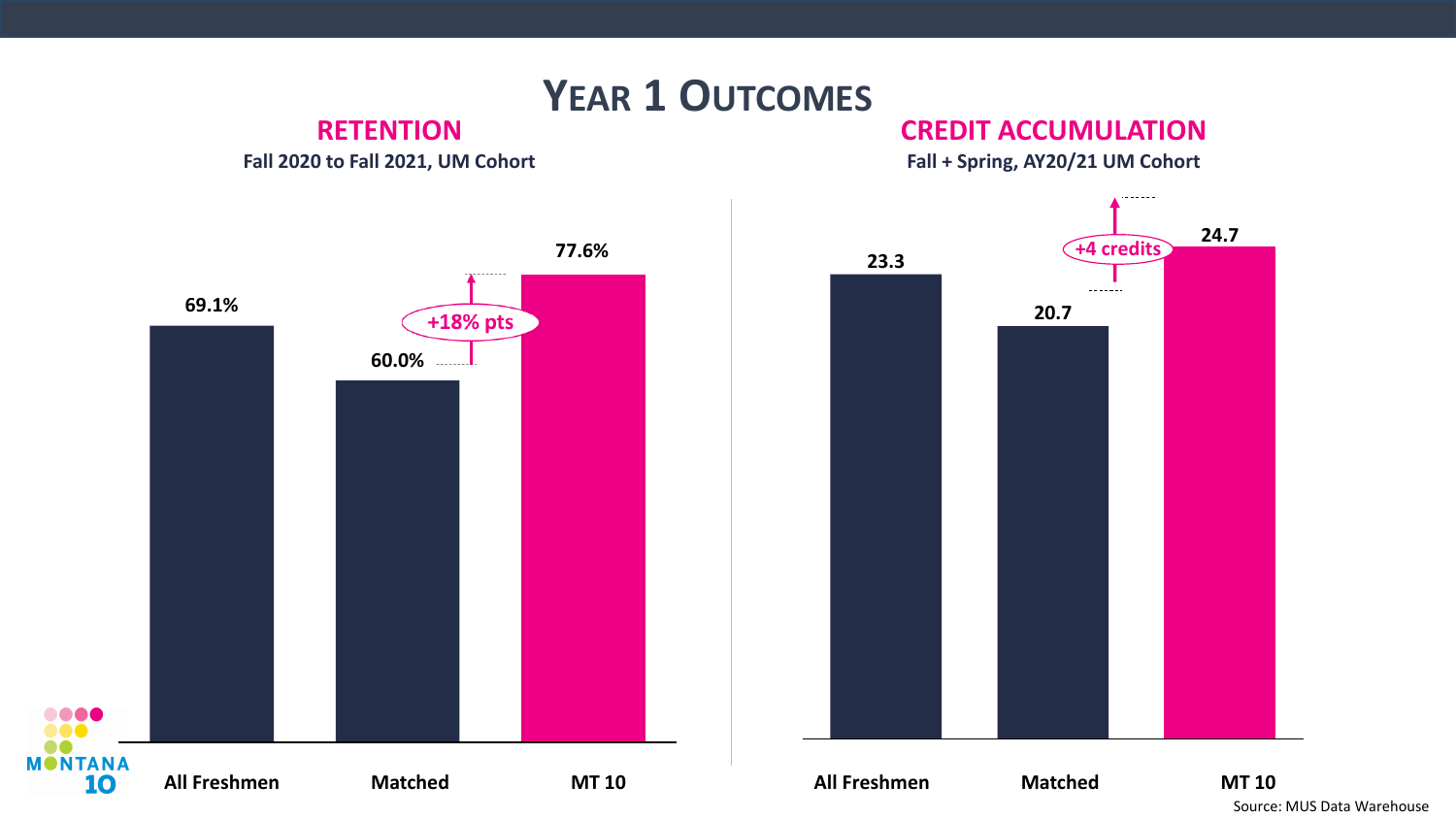#### **PROJECTED OUTCOMES**

**6 Year Extended Time Graduation (modeled)**

**Matched Comparison Cohort**

**TIME**  $\blacksquare$  $\blacksquare$ a di Indonesia **START STAR START TEXT STAR** 

> 8888 DO O

**MONTANA** 

10

**+16% retained Fall 2020 to Spring 2021**

**+7% on-time graduation rates**

**+15% extended graduation rates**

DROPPED OUT RETAINED GRADUATED

Source: MUS Data Warehouse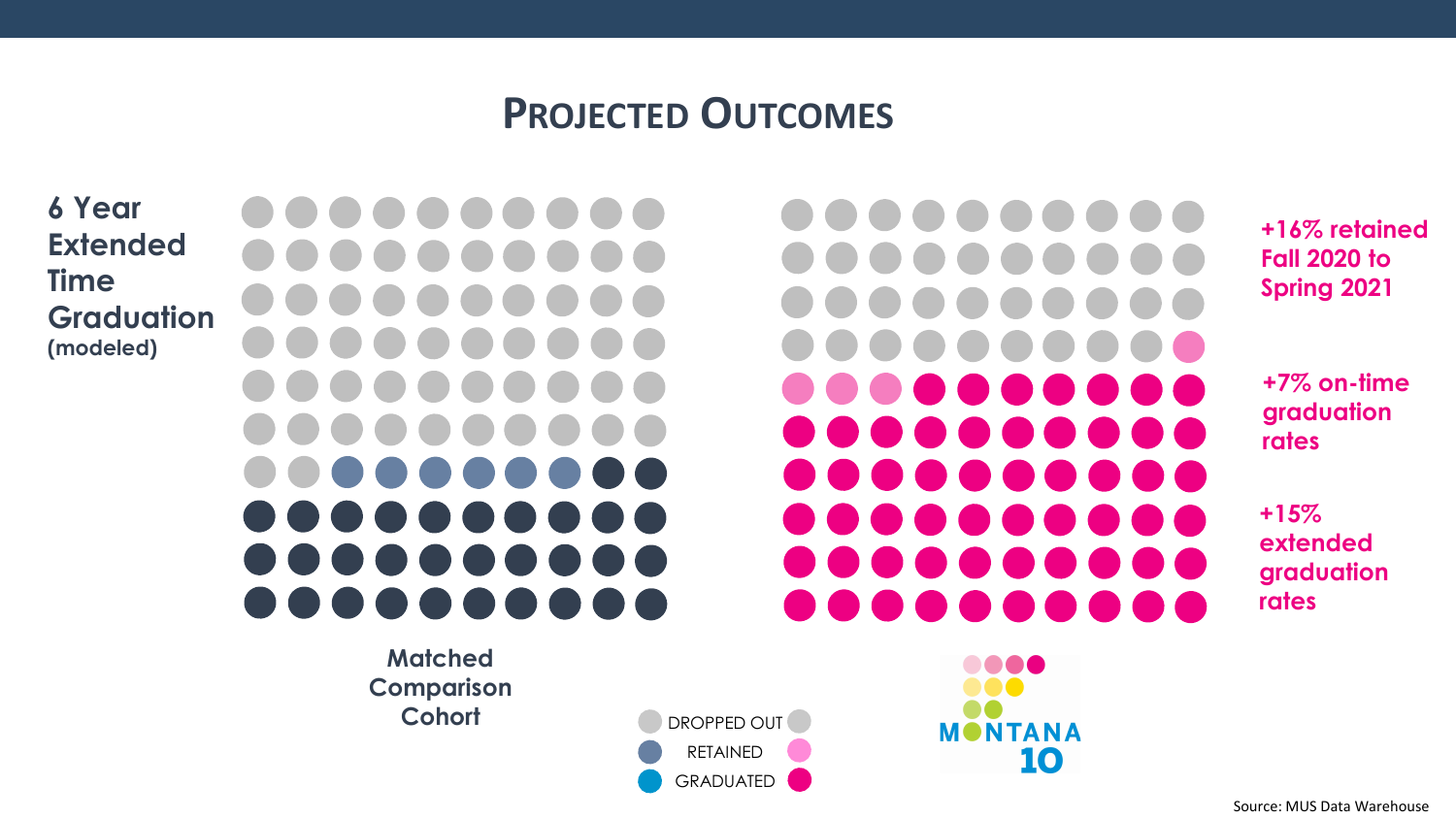#### **BETTER GRADUATION RATES MATTER**



### **Better lives for Montanans**

**Workforce Development** 

**Efficiency**